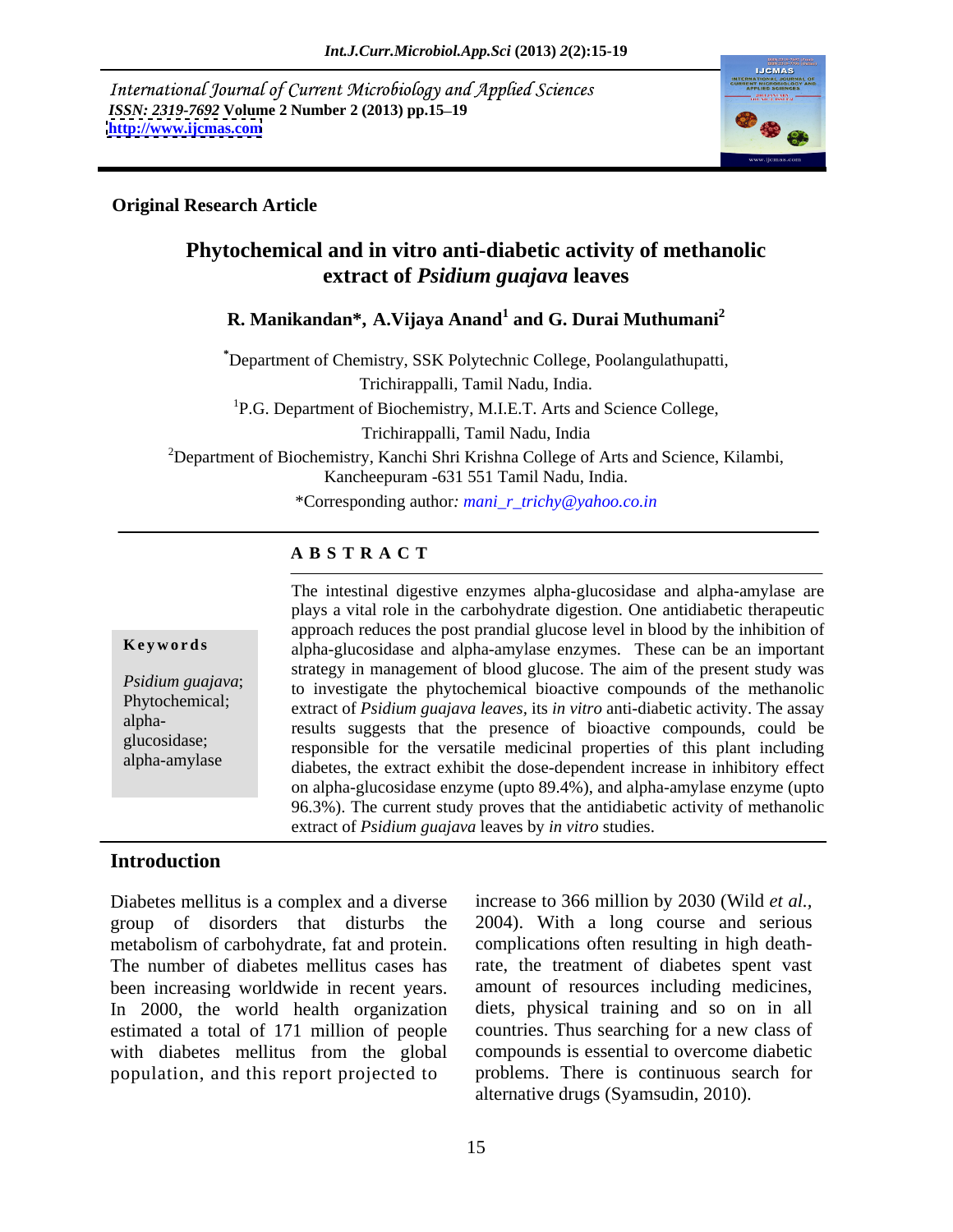*Psidium guajava* Linn. (Myrtaceae) is reducing sugar, tannins, flavonoids, steroids commonly known as 'Peru' or 'Guava' in and alkaloids by using standard English. The *Psidium guajava* leaves are used in the treatment of diarrhoea, cough, stomachache, dysentery and decoction of the leaves for cholera patients, toothache and gum boils. The leaves showed **In vitro methods employed in antidiabetic** hypoglycemic, cardioprotective, myocardial studies depressant, antimicrobial, antispasmodic actions (Ross, 1999). Inhibition of alpha- Inhibition of alpha-amylase enzyme amylase and alpha-glucosidase enzymes can be an important strategy in management of A starch solution (0.1% w/v) was obtained post prandial blood glucose level in type 2 by stirring 0.1g of potato starch in 100 ml of diabetes patient (Ali *et al.,* 2006). Thus, objective of the present study is to investigate the phyto chemical, invitro 27.5 mg of alpha-amylase in 100 ml of antidiabetic activity of methanolic extract of distilled water. The colorimetric reagent is

The fresh leaves of *Psidium guajava* were collected locally and authenticated by the department of Botany, St. Joseph College, Trichy. The shade dried *Psidium guajava* detecta<br>leaves were powdered mechanically and 1980). leaves were powdered mechanically and stored in an air tight container. The extraction was carried out by hot percolation method using Soxhlet apparatus. The solvent used was methanol. About 100 gm of powder was extracted with 600 ml of methanol. The extract was concentrated to incubating a solution of starch substrate  $(2 \text{drvness under controlled temperature } 40 - \frac{96 \text{ W/v}}{8 \text{ m/s}})$  maltose or sucrose) 1 ml with 0.2 M dryness under controlled temperature 40- 50°C. The percentage yield was found to be 10.15%. The extract was preserved in

For preliminary phytochemical analysis the freshly prepared crude methanolic extracts of leaves were tested for the presence or absence of phytoconstituents such as

and alkaloids by using standard phytochemical procedures (Evans, W.C and Evans, T. 2003).

# studies<br>Inhibition of alpha-amylase enzyme

*Psidium guajava* leaves. prepared by mixing sodium potassium **Materials and Methods** extracts were added with starch solution and **Plant material and extraction** under alkaline conditions at 25<sup>o</sup>C. The 16 mM of sodium acetate buffer. The enzyme solution was prepared by mixing tartarate solution and 3, 5 di nitro salicylic acid solution 96 mM. Both control and plant left to react with alpha- amylase solution reaction was measured over 3 minutes. The generation of maltose was quantified by the reduction of 3, 5 dinitro salicylic acid to 3 amino-5- nitro salicylic acid. This reaction is detectable at 540 nm (Malik and Singh, 1980).

## **Inhibition of alpha-glucosidase enzyme**

refrigerator till further use. reaction was initiated by adding 1 ml of **Phytochemical Screening** followed by incubation for 40 min at 35°C. The inhibitory activity was determined by incubating a solution of starch substrate (2 % w/v maltose or sucrose) 1 ml with 0.2 M Tris buffer pH 8.0 and various concentration of plant extract for 5 min at 37°C. The alpha-glucosidase enzyme (1U/ml) to it Then the reaction was terminated by the addition of 2 ml of 6N HCl. Then the intensity of the colour was measured at 540nm (Krishnaveni *et al.,* 1984).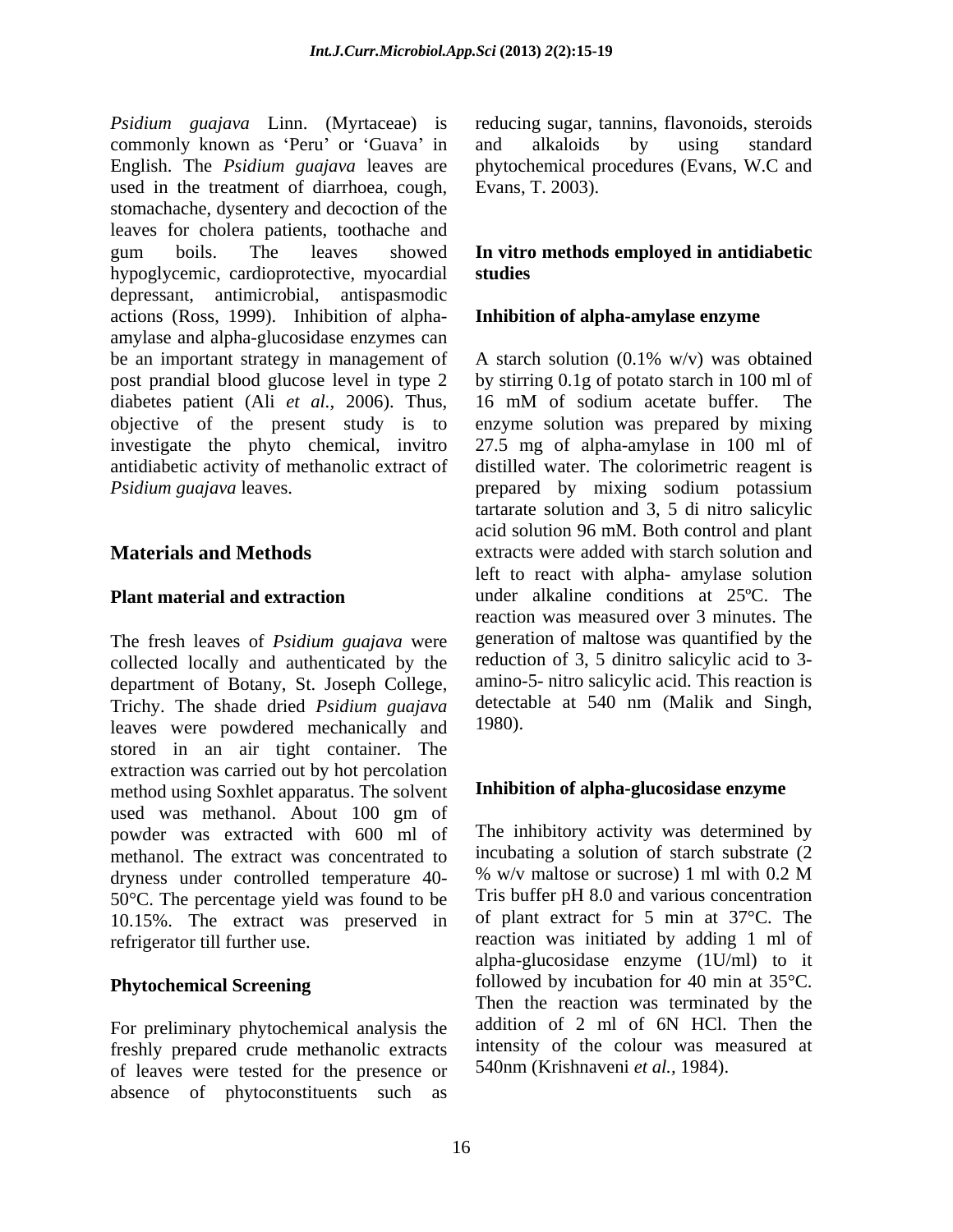The concentration of the plant extracts required to scavenge 50% of the radicals  $(IC_{50})$  was calculated by using the percentage scavenging activities at five different concentrations of the extract. Percentage inhibition (I %) was calculated

There was a dose-dependent increase in percentage inhibitory activity against alpha amylase enzyme. At a concentration of 0.2 ml of plant extract showed a percentage inhibition 27.8% and for 1.0 ml plant extract showed inhibition of 96.3% (Table 2).

The *Psidium guajava* methanol extract revealed a significant inhibitory action of alpha-glucosidase enzyme. The percentage inhibition at 0.2-1.0 ml concentrations of *Psidium guajava* extract showed a dose dependent increase in percentage inhibition. The percentage inhibition varied from 89.4% - 31.7% for highest concentration to the lowest concentration (Table 3).

## **Calculation of 50% Inhibitory Table 1** Phytochemical analysis of **Concentration (IC<sub>50</sub>) methanolic extract of** *Psidium* methanolic extract of *Psidium guajava* leaves

| The concentration of the plant extracts                                              |                     |                              |                             |                      |
|--------------------------------------------------------------------------------------|---------------------|------------------------------|-----------------------------|----------------------|
| required to scavenge 50% of the radicals                                             |                     | S. Phytochemical Name of the |                             | Methanolic           |
| $(IC_{50})$ was calculated by using the                                              | $\vert$ No. $\vert$ | Constituents                 | Test                        | Extract              |
| percentage scavenging activities at five<br>different concentrations of the extract. |                     |                              | Mayer's test<br>Dragondraff |                      |
| Percentage inhibition (I %) was calculated                                           |                     | Alkaloids                    |                             |                      |
|                                                                                      |                     |                              | <b>Wagner Test</b>          |                      |
|                                                                                      |                     |                              | <b>Molish Test</b>          |                      |
|                                                                                      |                     | Carbohydrates                | Fehling Test                |                      |
| I % = $(Ac-As)/Ac X 100$ , (Shai <i>et al.</i> , 2010).                              |                     |                              | <b>Benedicts Test</b>       |                      |
|                                                                                      |                     | Tannins                      | Lead Acetate                |                      |
| where Ac is the absorbance of the control<br>and As is the absorbance of the sample. |                     | Pseudo tannins               | Ferric<br>chloride.         | Condensed<br>Tannin  |
| <b>Results</b>                                                                       |                     | Chlorogenic<br>acid          | Ammonia                     |                      |
|                                                                                      |                     | Steroidal<br>Glycosides      | Salkowaski                  |                      |
| The preliminary phytochemical screening                                              |                     | Anthocyanin                  | $H_2SO_4$                   | $\sim 100$ m $^{-1}$ |
| tests for the methanol extract of Psidium                                            |                     | Steroidal                    | Liebermann's                |                      |
| guajava leaves (Table 1) revealed the                                                |                     | Glycosides                   | <b>Burchard Test</b>        |                      |
| presence of carbohydrates, alkaloids,                                                |                     | Saponins<br>glycosides       | $H_2$ So <sub>4</sub>       |                      |
| flavones, tannins, steroidal glycosides,                                             |                     | 10 Flavonoids                | Ammonia                     |                      |
| phenols and coumarin. Any of these                                                   |                     | Flavones                     | Shinoda's Test              |                      |
| secondary metabolites, singly or in                                                  |                     | 12 Phenols                   | Ferric chloride             |                      |
| combination with others could be<br>responsible for the anti-diabetic activity of    |                     | Coumarin                     | Sodium<br>chloride          |                      |
| the plant.                                                                           |                     | Phytochemical                | Borntrager's                |                      |
|                                                                                      |                     | constituents                 | test                        |                      |

 $+++=$  High;  $++=$  Moderate;

 $+=$  Present;  $-$  = Absent

**Table. 2** In vitro antidiabetic activity of alpha-amylase method

| S. No | Concentration of | $\sim$ $\sim$<br>% of |
|-------|------------------|-----------------------|
|       | Sample (ml)      | Inhibition            |
|       | 0.2              | 27.8                  |
|       | 0.4              | 48.9                  |
|       | 0.6              | 62.5                  |
|       | 0.8              | 87.2                  |
|       | $\Omega$<br>     | 96.3                  |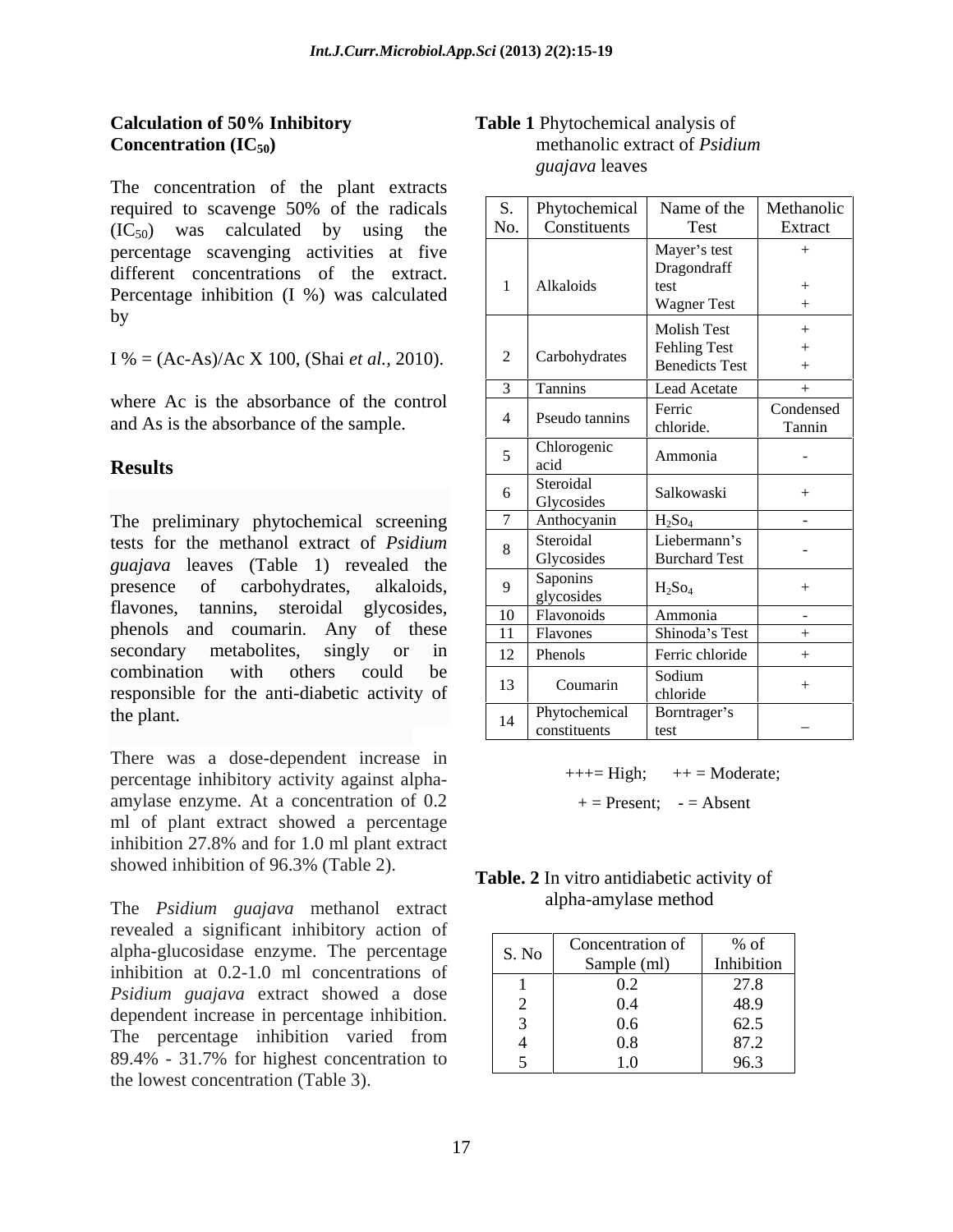| S. No | Concentration of | % Of       |
|-------|------------------|------------|
|       | Sample (ml)      | Inhibition |
|       | 0.2              | 31.7       |
| 2     | 0.4              | 53.9       |
| 3     | 0.6              | 68.2       |
|       | 0.8              | 76.5       |
| 5     | 1.0              | 89.4       |

Diabetes mellitus is a metabolic disorder with increasing incidence throughout the world. Insulin is a key player in the control of glucose homeostasis. Lack of insulin of crude methanol extract of *Psidium*<br>of extracts carbohydrate fat and protein *guajaya leaves*. The plant showed affects carbohydrate, fat and protein metabolism (Rajiv Gandhi and Sasikumar, significant inhibition activity, so further the 2012) Management of diabetes without side compound isolation, purification and 2012). Management of diabetes without side effects is still challenge to the medical community. It was proposed that inhibition of the activity of such alpha-amylase and alpha-glucosidase would delay the degradation of carbohydrate, which would in turn cause a decrease in the absorption of glucose, as a result the reduction of postprandial blood glucose level elevation The authors are grateful to Dr. P. Selvaraj, (Rhabaso Lhoret and Chiasson, 2004). In Chairman, Shivani Group of Institutions, the present study, research has been carried Trichy, whose spacious heart cheered our out to evaluate the preliminary efforts to process this venture properly, phytochemical investigation and the successfully to complete the task. Also we potential of methanol extract of *Psidium guajava* leaf in inhibiting alpha-glucosidase and alpha-amylase. Polytechnic College, Trichy, Tamilnadu,

The present finding of Phytochemical screening of the plant extract confirmed the presence of several bioactive compounds References like alkaloids, flavones, tannins and phenols which could be responsible for the versatile

The present finding reveals that *Psidium*  Pharmacognosy, 5th Edn., Cambridge *guajava* efficiently inhibits both alpha-

**Table 3** *In vitro* antidiabetic activity of alpha amylase and alpha-glucosidase enzymes *in*  glucosidase method *vitro* in a dose dependent manner. The S. No Concentration of  $\begin{array}{c} \%$  Of showed a dose dependent inhibitory effect Sample (ml) Inhibition on alpha-amylase activity (Karthic *et al.,* 1 0.2 31.7 2008). The antidiabetic action of *Psidium*  2  $0.4$  53.9  $2000$ , The annual action of T statum  $3 \quad 0.6 \quad 68.2 \quad 68.2 \quad 8$  and  $3 \quad 0.6$  $4 \mid 0.8 \mid 76.5 \mid$  intestinal alpha-amylase and alpha-5 1.0 89.4 studies are required to elucidate whether **Discussion** by *in vivo* for validating the traditional claim of the plant. aqueous extracts from *Syzygium cumini* seeds and *Psidium guajava* leaves both *guajava* can also be attributed to the intestinal alpha-amylase and alpha glucosidase inhibitory activity. Further *Psidium guajava* have antidiabetic potential by *in vivo* for validating the traditional claim of the plant.

> In this present study we evaluated *in vitro* alpha amylase and alpha glucosidase activity of crude methanol extract of *Psidium guajava leaves*. The plant showed significant inhibition activity, so further the compound isolation, purification and characterization which is responsible for inhibiting activity, has to be done for the usage of antidiabetic agent.

## **Acknowledgement**

extend our thanks to The Secretary, The Principal and The Staff members of the SSK India.

## **References**

- medicinal properties of this plant. 2006**.** J. Ethnopharmacol. 107: 449-455. Ali, H., P.J.Houghton, and Soumyanath, A.
	- Evans, W.C., and Evans, T. 2003. University Press, London, 336-93.